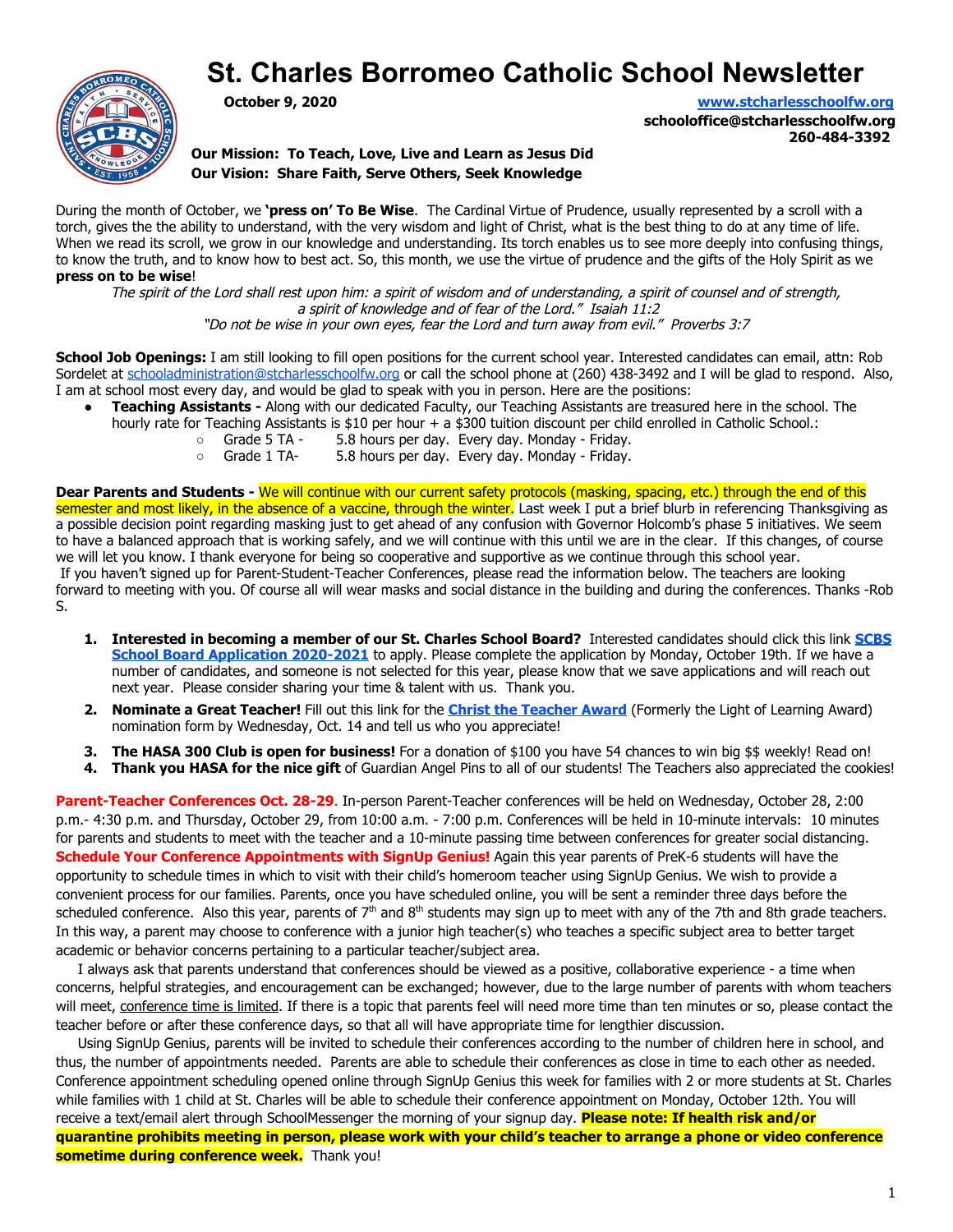| Please Schedule Conferences by Wednesday, October 14th | SignUp Genius Scheduling Window Open(ed/s) |
|--------------------------------------------------------|--------------------------------------------|
| Families with 4 or more children enrolled in school    | Monday, October 5th                        |
| Families with 3 children enrolled in school            | Wednesday, October 7th                     |
| Families with 2 children enrolled in school            | Friday, October 9th                        |
| Families with 1 child enrolled in school               | Monday, October 12th                       |

It is hoped that all families will have scheduled their appointments for parent-teacher conferences by Wednesday, October 14. Parents are scheduling appointments for parent-teacher conferences which will be held on Wednesday, October 28, 2:00pm - 4:30pm and Thursday, October 29 from 10:00am-7:00pm at 10-minute intervals. Parents should contact their child's teacher if they know these times will not work. If assistance is needed to schedule your appointment online using SignUp Genius, please contact the school office.



### **ST. CHARLES BORROMEO SCHOOL Book Fair October 26 - November 8**

Our Book Fair is online this year! Support our school and help your child discover new books, favorite characters, complete series, and more! You'll love the fun new option to shop for Book Fair exclusives directly from the interactive booklist and enjoy free shipping (directly to your home) on book-only purchases over \$25.

- Experience the joy of bookcases, characters, and much more
- View exclusive book trailers and curated reading lists
- Shop over 200, new books and premium titles

It's a new school year . . . let's instill a new-found love of reading! There will be more information to come in next week's newsletter. Remember, any purchases you make will help support our school library and reading program. -Mrs. Theresa Knox, librarian

#### **Calendar Update**

| October 12 | First Reconciliation Parent meeting 6:45-7:45 pm, in Hession Center, rms. C/D |                 |                                     |
|------------|-------------------------------------------------------------------------------|-----------------|-------------------------------------|
| October 14 | First Reconciliation Parent meeting 3:30-4:30 pm, in church                   |                 |                                     |
| October 15 | Eucharistic Adoration 8:50 am - 2:15 pm, Benediction 2:15 pm                  |                 |                                     |
| October 16 | Report Cards go home                                                          |                 |                                     |
| October 19 | Student Picture make-ups                                                      |                 | <b>Save the</b>                     |
| October 28 | Dismissal 1:00 pm, Parent-Teacher-Student conferences 2:00-4:30 pm            |                 | <b>Date!</b>                        |
| October 29 | No School, Parent-Teacher-Student conferences 10:00 am-7:00 pm                | 1313            |                                     |
| October 30 | No School                                                                     |                 | <b>February</b>                     |
| November 1 | Daylight Savings Time ends                                                    |                 | 2021                                |
| November 4 | Feast of St. Charles Borromeo                                                 | <b>BORROMEO</b> | <b>At Ceruti's</b>                  |
| November 5 | No School                                                                     | <b>BASH</b>     |                                     |
| November 6 | No School                                                                     |                 | <b>More details</b><br>coming soon! |

**Cafeteria Help Needed -** Our Cafeteria Needs You! In order to serve lunch to each

child, we need 4 people per DAY to volunteer in the St Charles Cafeteria. Serving lunch is easy, social, fun and doesn't take much time at all -- Plus a free nutritionally-balanced lunch for yourself. The volunteering shift is only from 10:30 AM to Noon. You can volunteer as much or as little as you would like, and every little bit helps. The schedule is flexible, and you can choose if you volunteer weekly, monthly, or occasionally via Sign Up Genius. We are also in need of substitute volunteers that can fill in on short notice via text message. If you're interested, PLEASE contact Stephanie Keefer at stephanie.m.keefer@gmail.com. Thank you!

**Students of the Week -** Congratulations to Elliot Coleman, Cadence Ferris, KC Pieper, Kate Knothe, Maddie Morris, Grace Krouse, Lana Huston, Petey Thiel, Sophie Bird, Enzo Escueta, Calla Palkovic, Jada Jordan, Mae Cheviron, Matthew Eifrid, Isaac Scherschel, David Kleber, Evengelyn Gabriel, Michael Tippmann, Lincoln Miller, Ronnie Buskirk, Gabby Carlisle, Audrey Rottinger, Declan Meyer, Lilly Lehrman, Katharine Kawshawng, Daisy James.

**Christ Child Society - Coats for Kids Program! -** The Christ Child Society of Fort Wayne Coats for Kids program is ready to distribute new coats to school age children in grades preschool through 8th grade who need a winter coat. Due to the Covid 19 pandemic, the distribution of coats for the 2020 year has been changed. Coats will no longer be distributed at the

Rudisill site. Instead the Christ Child Society has partnered with the Fraternal Order of Policeto deliver the coats to the school. St. Charles will order coats and distribute the coats, hats and gloves needed by the families.

There is a limit of 3 coats per family. There will be no exchanges of coats. The last day for orders will be Friday, October 16. Please contact Mrs. Bojrab in the school office if you would like to order winter coats.

## **Calling All Prospective Saints! Set up a tour to visit Bishop Dwenger High School! We want to answer any questions!**

In these challenging times in which we are unable to gather, we have three creative ways to share more information about our school to those who are considering attending Bishop Dwenger High School. Please go to this link:

<https://form.jotform.com/202655743619057>for more information about tours of the campus, our virtual video tour, and a video chat/call with a current BDHS student. We encourage you to find out what it means to be a Saint!

uary 6,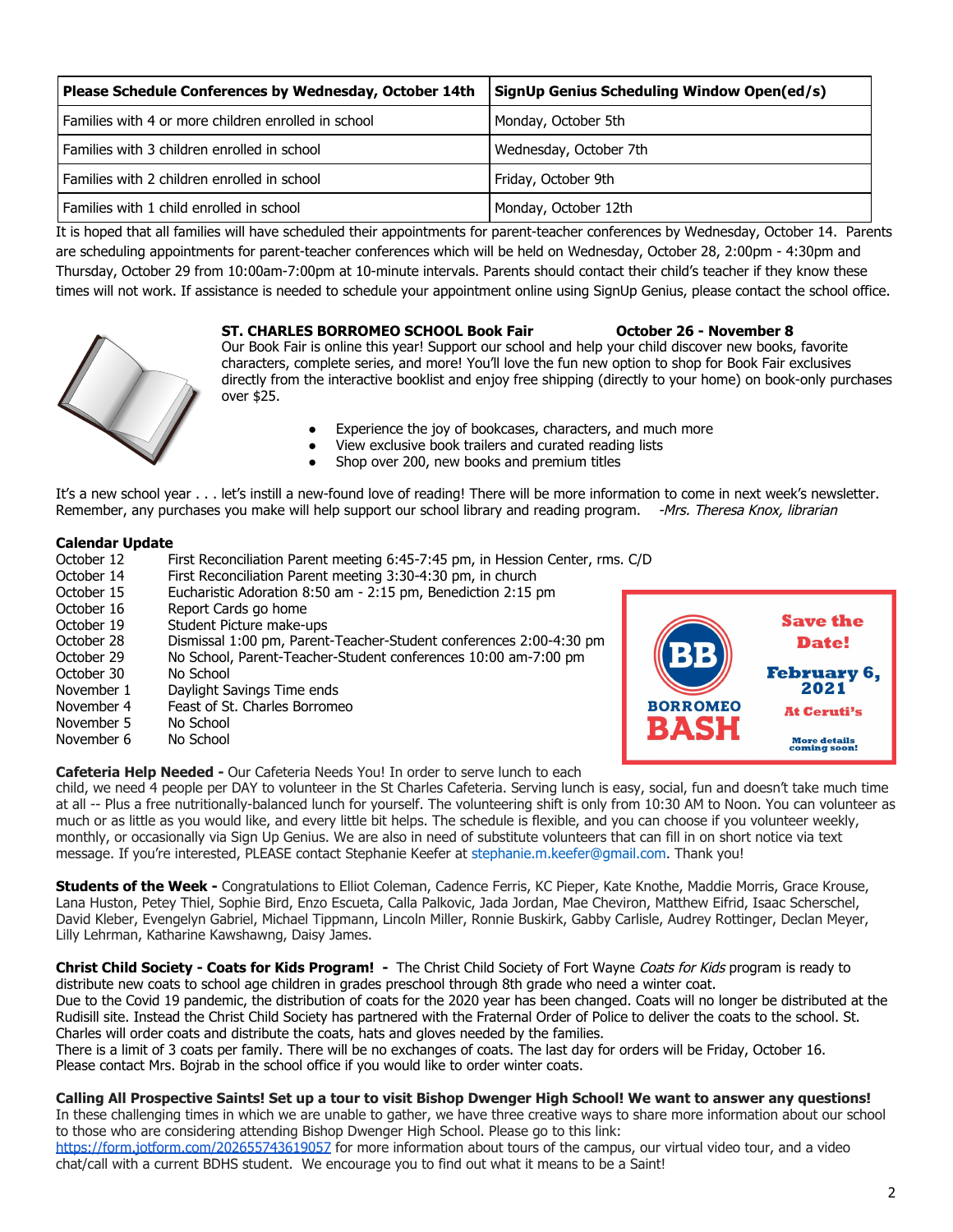**BOX TOPS** - BOX TOPS FOR EDUCATION FALL CONTEST The Fine Arts Boosters' Box Tops for Education fall contest began this week. Remaining turn-in dates are on Thursday October 15, 22, and Wednesday October 28<sup>th</sup>. Please clip Box Tops and send them into the classroom in plastic ziplock bags in quantities of 50. If you do not have 50 Box Tops make sure the quantity is clearly marked, and they



will be combined with other turn-ins from the same classroom. All bonus Box Tops should be turned in separately. Be sure to continue scanning your receipts into the app and recording the classroom number, these will be included in the classroom totals. The classroom with the most box tops turned in will be awarded an ice cream party. Runner up will earn a dress down day. Good Luck! Thank you for helping to make our Box Top collections so successful. These proceeds support the enrichment assemblies for all the students.

These proceeds support the enrichment assemblies for all the students. Thank you for helping to make our Box Top collections so successful!

**Change to Safe Environment Schedule -** The following classes have been changed from the times listed last week. Please let me know if you have any questions. Sarah Robinson 969-4036

- **1-22** Friday, October 16, 1:30
- **3-9** Tuesday, October 27, 1:00
- **3-10** Tuesday, October 27, 2:05
- **3-11** Tuesday, October 27, 1:35

**Notes from the School Nurse -** Last week, we successfully completed two days of Health Screenings. We could not have done it without our wonderful parent volunteers. Thank you to Mrs. Nicola Franke, Mrs. Mona Smith, Mrs. Heather Bokhart, Mrs. Emily Walden, Mrs. Jen Eisaman. Also, a huge thank you to our Registered Nurses who volunteered their time as well. Mrs. Angie Blotkamp NP, Mrs. Stephanie Bourounis RN, Mrs. Heather Cagnet RN, Mrs. Katie Firks, Mrs. Nichole Kelker, Miss Angela Tippmann RN, Mrs. Stephanie Fabini RN and Mrs. Joan Brown RN. Thank you to Mr. Steve Springer and Maintenance Crew who helped set-up and tear down.

 A special Thank You to Dr. Troy Hockemeyer (Hockemeyer Family Eye care, 10848 Rose Avenue, Phone # 260-493-1505) who has volunteered his time and talents to our school for over 20 years. Also Thank You to his colleague, Dr. Drew Hoffman, and to Leslie and Anne from his office.

 In approximately three weeks, a detailed Vision Referral or Hearing Referral will be mailed to the parents whose students need a follow-up vision or hearing appointment. Thank you - Mrs Marissa Tippmann RN

**Teacher Appreciation -** Thank so much to all the volunteers who baked cookies for the teachers and staff of St Charles school: Erin Bulanda, Katie Firks, Heather Bokhart, Stephanie Bourounis, Kim Hoffman, Audrey Clauser, Christine Sweigert, Kate Sweigert, Molly Elsass, Lelsie Gibson, Alyssa Keys, Jill Harkless, Julia Eisaman, Tina Claycomb, Kelly Williams, Jenny Steigmeyer, Candace Lehrman, Mary Zwierko, Kari Samons, Katie Schindler, Erin Morris, Emily Walden, Lindsay Worrell, Christina Wulpi, Judy Smith and Sara Fischer. We were able to deliver over 80 boxes of cookies this year. Thanks so much! ----Jen Eisaman

**Two New Covid-19 Testing Sites -** The Allen County Department of Health has opened two new unrestricted, free sites for easy use. These are PCR tests, so results are in 2-3 or so days. So far so good on that turn-around time – MOST in 2 days!

TWO LOCATIONS: **HOURS** (same at both): 1230 Ruston Pass (off of Dupont in Pine Valley area) M & W – 9am-4pm 3003 Lake Ave (west of Hobson Rd) T & Th – 10am-5pm

Sa – 9am-2pm

TO MAKE AN APPT: [https://scheduling.coronavirus.in.gov](https://scheduling.coronavirus.in.gov/) OR 260-449-3303 (online appt is the easiest) NOTE: At the Ruston Pass site, we generally have the ability to take walk-in's (at least right now). Thanks! Have a super day!

**BDHS Designer Purse Bingo - Play Virtually! -** You are invited to Bishop Dwenger's Virtual Designer Purse Bingo on Saturday, November 14. Prizes include 25 designer purses, 2 gift card collections valued at \$500+, some fun surprises, and a special drawing for a Louis Vuitton! Host a watch party or curl up on your couch to enjoy this amazing event! Pricing starts at \$35 to participate. Sponsorship opportunities are available. Click here for more information or to register. License #000573 Here is the link to insert: (<https://www.bishopdwenger.com/BDHS-Purse-Bingo>)

**SCRIP NEWS -** New Merchant – St. Charles SCRIP is happy to welcome *Wayne PC Tech* as a new participating merchant. They are



offering a 15% rebate! Wayne PC Tech is located at 5836 Challenger Way, Suite A (just off of W. Washington Center Road -near Cracker Barrel), phone number – 609-8189. Simply identify yourself as a St. Charles SCRIP customer, pay Wayne PC Tech for the services rendered and he will send a rebate check to the SCRIP program on your behalf. Thanks to Knights of Columbus for the extra level of protection. We are ready to bring our volunteers back! Schedules have been sent home either with your student or by mail. The schedules begin on October 16. If you don't

receive your schedule, please contact us. Thanks to all who signed up; we have missed you and truly look forward to having your help again. To those of you who felt the need to step back due to COVID, we totally respect your decision and hope to see you once the world is a safer place.

#### **Schedule Note – There is no school on October 29 & 30, however we will have SCRIP sales on Friday, October 30**.

VOLUNTEERS: SPECIAL THANKS to Kelly Tippmann who has delivered classroom orders to the classrooms every Monday and Friday since school began in August. We truly appreciate your gift of time.

- October 16 Mary Jo Amorini, Tom Neuhaus, Dorla Rice
- October 16 CLASSROOM DELIVERY Kristina O'Neal
- October 17 Mary Jones, Jill Onion, Tom Ryan
- October 18 Sue Christle, Brenda Harter, Laurie Amstutz
- October 19 CLASSROOM DELIVERY Sue Forte